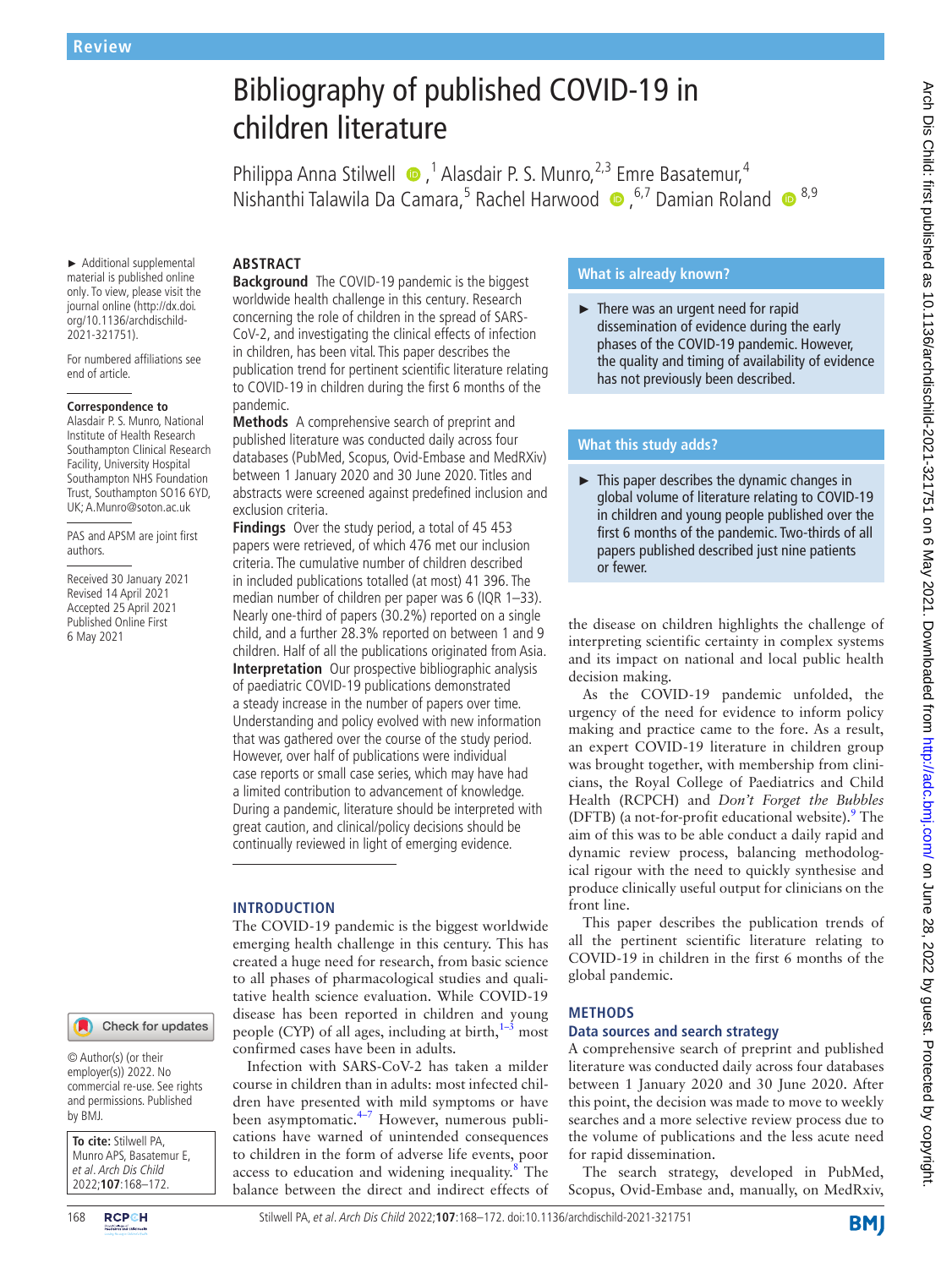consisted of keywords and Medical Subject Headings (MeSH) terms related to COVID-19.[10](#page-4-4) Synonyms, alternate spellings, abbreviations and historical terms were incorporated.

## **Study types**

Observational studies including case reports, case series, crosssectional studies, intervention studies (including randomised controlled trials) and cohort studies.

## **Inclusion and exclusion criteria**

Studies that described either epidemiological data, clinical features, vertical transmission, neonatal outcomes, predictors of severity, or prognosis and complications of SARS-CoV-2 in CYP aged between 0 and 18 years old were deemed eligible. Only publications in English were included. Papers where adult and paediatric data were combined, and paediatric data could not be extracted, were excluded. Systematic reviews, other review articles, letters/communications that did not provide clinical data and studies with irredeemable methodological flaws as determined by consensus of at least two clinical academics were excluded.

Study screening and quality assessment: all references identified by searches were exported to endnote, and duplicates were removed. One reviewer screened titles and abstracts against the inclusion/exclusion criteria (NTDC). All potentially relevant articles were sent for full text review by one of a panel of 45 independent reviewers, who confirmed that inclusion criteria were met. We were unable to formally assess methodological quality and risk of bias due to feasibility constraints on the large volume of articles and the rapid nature of the review process. Quality and bias were informally, qualitatively assessed by the study reviewers and a clinical academic for written reviews.

Data extraction: 45 independent reviewers extracted key data from studies that met the inclusion criteria into a data extraction tool. This captured information about each paper's date of publication (representing either the date of first online publication in a peer-reviewed journal or in some cases the date of publication in a preprint repository), number of children described and country of origin. In addition, each paper was categorised into one of the three main themes: epidemiology (Epi), clinical studies (Clin) and neonatal (Neo). Subsequently, further subcategories were added and applied both prospectively and retrospectively as the evidence base broadened (Epi: disease burden, Epi: transmission, Clin: clinical features, Clin: comorbidities, Clin: paediatric multisystem inflammatory syndrome – temporally associated with SARS-CoV-2 (PIMS-TS) and Clin: therapeutics).

All papers that met the inclusion criteria and deemed potentially relevant were summarised and published on the DFTB website.<sup>9</sup> A narrative synthesis of all the summaries was published on the RCPCH website, $11$  updated on a weekly. To quantify the utility of the evidence and review output, data on the respective websites was collected over time, including Altmetric scores (an automatically calculated weighted count of all the attention a research output has received).

Following early concerns of the same patients appearing in multiple reports, $12$  all papers originating from China were further assessed for potential duplicate reporting of participants. Data were extracted regarding the institution(s) from which patients were recruited, the start and end dates for recruitment, the age range of included participants and any other limitations to the inclusion criteria (eg, studies limited to children admitted to intensive care). For each publication from China, the number of other papers with overlapping inclusion criteria



<span id="page-1-0"></span>**Figure 1** Graph to show number of search hits and included papers, by fortnight, between f1 January 2020 and 28 June 2020 (with stacked bars demonstrating theme/category breakdown of papers). Clin, clinical studies; Epi, epidemiology; PIMS-TS, paediatric multisystem inflammatory syndrome – temporally associated with SARS-CoV-2.

and recruitment site(s) were determined. Papers for which data were missing regarding recruitment site or recruitment period were excluded from this analysis, as were papers reporting data at a regional or national level.

# **RESULTS**

# **Bibliography**

Between 1 January 2020 and 30 June 2020, a total of 45 453 papers were retrieved by the search, of which 476 satisfied our inclusion criteria ([figure](#page-1-0) 1 and [online supplemental file 1\)](https://dx.doi.org/10.1136/archdischild-2021-321751). The median number of search hits per week was 906 (IQR: 211–3345) and peaked at 5178 during the week commencing 18 May. The median number of papers meeting criteria for inclusion per week was 18 (IQR: 3–29). The number of search hits remained stable at around 4000 per week until the end of the study period, whereas the number of included papers declined as time went on, falling to 15 during the last week of June.

[Table](#page-2-0) 1 summarises the distribution of papers included by study size (number of children included), continent and category. The cumulative number of children described in all publications totalled 41 396; however, there is likely to be substantial overlap of patients across publications.

The median number of children per paper was 6 (IQR 1–33). Nearly one-third of papers (30.2%) reported on a single child only, and a further 28.3% reported on between one and nine children (ie, 58% of studies included reported on nine or fewer children). [Figure](#page-2-1) 2 shows the number of children reported on, in included studies, over time. The largest category of publications was classified under the theme 'clinical features', with a total of 190 (39.9%) publications, followed by 131 (27.5%) for 'neonates'.

The number of publications by continent varied widely ([table](#page-2-0) 1), with half of the publications from Asia (50.0%) and just under a third from Europe (29.6%). One hundred and eighty-one publications (38.0%) originated from China. The distribution of publications from different regions broadly followed the path of the pandemic, peaking in Asia first, followed by Europe and subsequently North America ([figure](#page-2-2) 3 [and figure 4\)](#page-2-2). PIMS-TS papers peaked in May and June and were published almost exclusively from Europe and North America.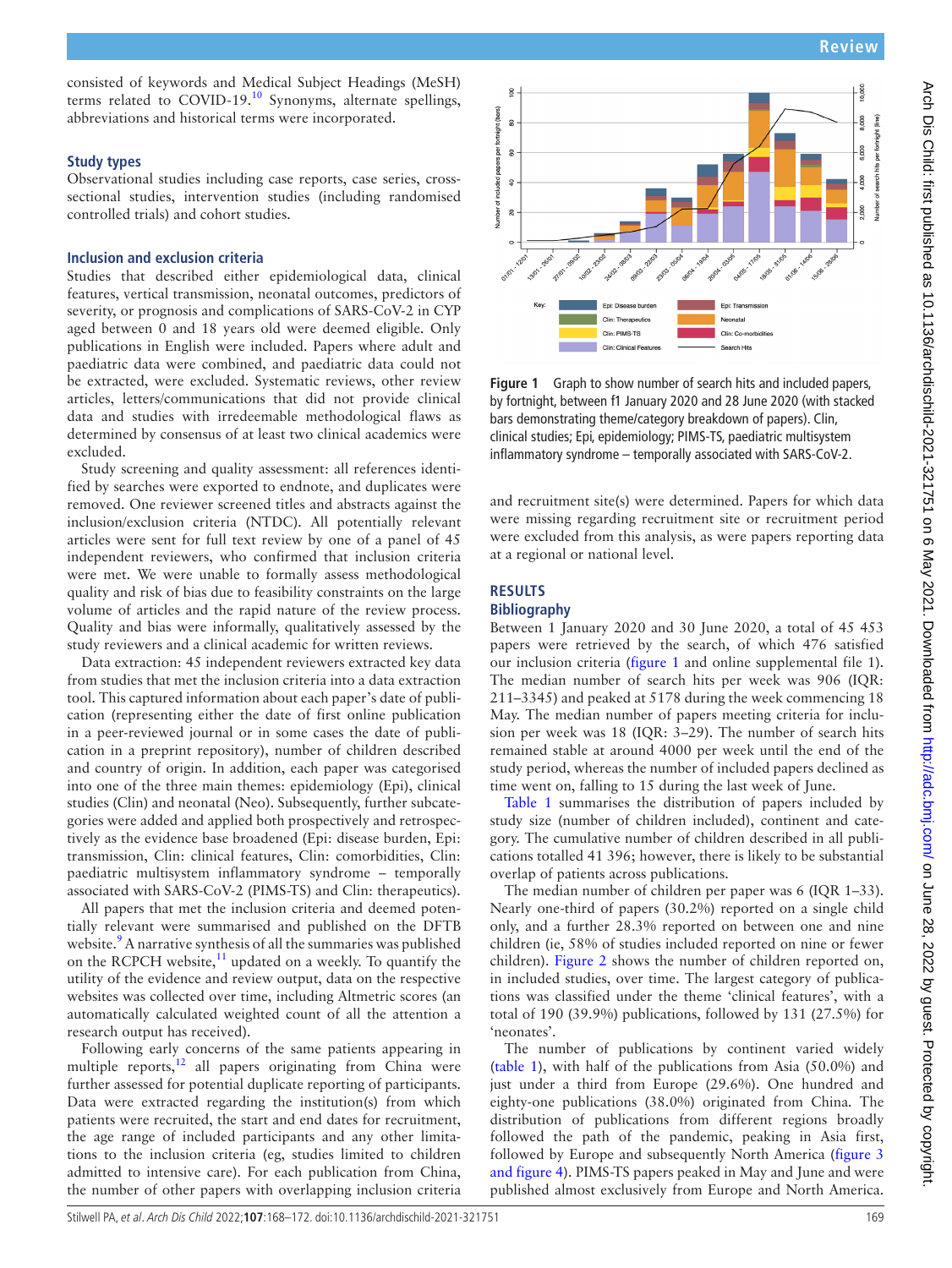<span id="page-2-0"></span>

| Distribution of papers by study size, paper theme and<br>Table 1<br>geographical location |            |
|-------------------------------------------------------------------------------------------|------------|
| Study size categories<br>( $N=470$ , missing for $6*$ )                                   | n (%)      |
| $\mathbf{1}$                                                                              | 142 (30.2) |
| $2 - 9$                                                                                   | 133 (28.3) |
| $10 - 49$                                                                                 | 99 (21.1)  |
| $50 - 99$                                                                                 | 29(6.2)    |
| 100-999                                                                                   | 58 (12.3)  |
| 1000-4999                                                                                 | 9(1.9)     |
| Paper theme (n=476)                                                                       | $n$ (%)    |
| Clinical features                                                                         | 190 (39.9) |
| Comorbidities                                                                             | 38 (8.0)   |
| PIMS-TS                                                                                   | 29(6.1)    |
| <b>Neonates</b>                                                                           | 131 (27.5) |
| Therapeutics                                                                              | 3(0.6)     |
| Epidemiology - transmission                                                               | 40(8.4)    |
| Epidemiology - disease burden                                                             | 45 (9.5)   |
| Continent (n=476)                                                                         | n(%)       |
| Asia                                                                                      | 238 (50.0) |
| Europe                                                                                    | 141 (29.6) |
| North America                                                                             | 82 (17.2)  |
| South America                                                                             | 5(1.1)     |
| Australia                                                                                 | 4(0.8)     |
| Africa                                                                                    | 2(0.4)     |
| Multiple continents                                                                       | 4(0.8)     |

\*Study size missing for: three studies that included both adults and children and did not provide information about study size separately for children. Three modelling studies that either did not use any direct patient data or did not<br>provide information about size of data source(s) from which the model(s) were extrapolated.

PIMS-TS, paediatric multisystem inflammatory syndrome – temporally associated with SARS-CoV-2.

Despite publications peaking in Asia first, only two publications regarding PIMS-TS came from Asia[.13 14](#page-4-7)

Of the 181 publications from China, data were available for 142 (78.5%) regarding potential duplicate reporting of participants. Among the 142 studies with data available, 103 (72.5%) were found to have overlapping inclusion criteria and recruitment site(s) with at least one other paper ([table](#page-3-0) 2). The median number of overlapping publications per paper was 2 (IQR 0–5, range 0–26). Among papers reporting data from Hubei Province (n=75), where SARS-CoV-2 was first reported, the median number of overlapping publications per paper was 5 (IQR 2–16). There were 23 studies reporting patients recruited from Wuhan Children's Hospital.



<span id="page-2-1"></span>**Figure 2** Scatter plot demonstrating number of children reported on in included literature, over time.



<span id="page-2-2"></span>**Figure 3** Number of publications from each continent by fortnight.

#### **DISCUSSION**

Our prospective bibliographic analysis of COVID-19 publications relevant to children demonstrated a steady increase in the number of papers meeting the inclusion criteria over time, before peaking in May 2020 and tailing off in June. The rate of publication closely mirrored the trends in numbers of cases during the first phase of the pandemic in the northern hemisphere, following 1 month behind. While the number of included papers fell, the number of search hits continued to increase, reflecting fewer original research articles in proportion to review articles/ guidelines/opinion articles.

Critically, the numbers of children included in studies was very small, with one-third of studies reporting on a single child. This is notable given seroprevalence studies have shown up to 4% of children within some of the worst affected European countries may have been infected.<sup>[15](#page-4-8)</sup> This almost certainly reflects under testing of cases of COVID-19 in children due to their milder disease phenotype.<sup>[16](#page-4-9)</sup> While large observational studies require resources and time to deliver, the huge numbers of case studies make a significant proportion of COVID-19 research of limited applicability to clinical practice, due to the inherent bias and unrepresentative nature of n=1 studies.

No interventional studies were reported. There was an extreme paucity of articles regarding therapeutics in children, which were all descriptive in nature and included no clinical trials. Children are commonly excluded from clinical trials of novel therapeutics until they have been conducted in adults,

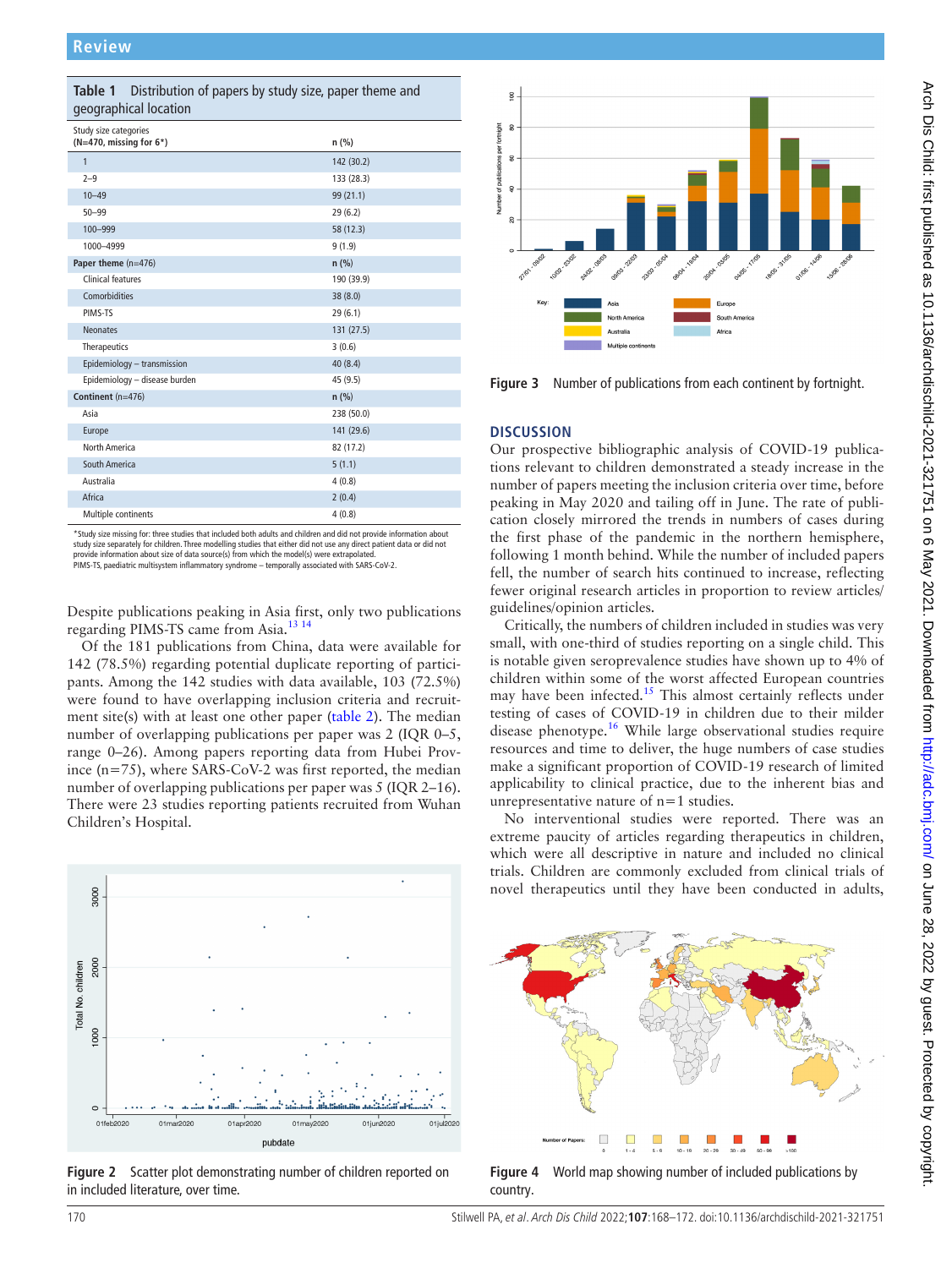Research and Innovation.<sup>[20](#page-4-13)</sup>

**Strengths and limitations**

data from the same children had been reused.

research output, globally, evolved over the pandemic.

was a rolling systematic review of the literature.

## **CONCLUSION**

While children have been spared the worst of the clinical impact of COVID-19, evidence regarding features of the disease and its transmission within this population group is essential for healthcare workers, children, families, teachers, as well as local, regional and national policy makers. An expert group was formed between clinicians, RCPCH and DFTB to conduct daily rapid searches of key databases, identifying all published literature relating to CYP and selecting the most pertinent papers to be reviewed, summarised and made available to all, with a significant impact on international policy. Over the first 6 months of the pandemic, 476 papers were identified, describing (at most) 41 396 CYP affected by COVID-19. The number of relevant papers declined as the pandemic progressed, and it is noteworthy that just under one-third of the papers reported on a single child.

significantly impacted on the papers sent for review and ultimately included in the evidence summaries that were displayed.

| 0         | 39(27.5)  |
|-----------|-----------|
| 1         | 28 (19.7) |
| $2 - 4$   | 34 (23.9) |
| $5 - 9$   | 16(11.3)  |
| $10 - 14$ | 5(3.5)    |
| $15 - 19$ | 9(6.3)    |
| $20 - 26$ | 11(7.7)   |

<span id="page-3-0"></span>**Table 2** Potential duplicate reporting among Chinese publications

**Number of overlapping publications per paper N (%)**

 $(n=142)$ 

however given a number of trials such as  $RECOVERY<sub>1</sub><sup>17</sup>$  $RECOVERY<sub>1</sub><sup>17</sup>$  $RECOVERY<sub>1</sub><sup>17</sup>$  were predominantly tested repurposed pharmaceuticals that have a long safety record in children, delays in recruitment of children into high-quality trials only results in random assortments of therapies being given outside of a research context, without the safety provision or oversight of a formal clinical trial. It would be recommended to consider enrolling children in clinical trials earlier and to encourage flexible, rapidly deployable descriptive and interventional studies that can be rolled out using existing research networks and, where possible, generate large and generalisable clinical cohort information.

The importance of research networks and collectives becomes apparent; organisations such as the International Severe Acute Respiratory and Infection Consortium (ISARIC) demonstrated how collaboration can generate generalisable information rela-tively quickly. ISARIC-4C<sup>[18](#page-4-11)</sup> provided invaluable clinical data at the point of publication, but in the event of future pandemics, consideration should be given to publishing the basic data 'real-time'.

A significant proportion of large studies were prepublished on medRxiv, a preprint server that allows papers to be made available prior to peer-review and publication in journals. This enabled information to be made available rapidly and often preceded journal publication which, during a period of relative data paucity made an impact on information availability.

Geographical spread of publications was uneven but appeared to follow the path of the pandemic. The absence of some clinical phenotypes, such as PIMS-TS, being reported in Asia, even subsequent to cases being described in Europe and North America, remains unexplained and warrants further investigation.

Analysis of papers from China suggested that there was likely to be substantial overlap of patients between some publications. Duplicate reporting falsely inflates the apparent size of the evidence base and has the potential to introduce bias when data across publications is synthesised in systematic reviews and meta-analyses. However, while overlap in inclusion criteria and recruitment site(s) can suggest the potential for duplicate reporting, the true extent of multiple counting cannot be ascertained without individual patient data. This highlights the need for formal, centralised data collection systems.

The prospective nature of this work was only possible due to the generosity of volunteer reviewers. Being able to access continuous, up-to-date information was important for frontline clinicians, who could access summaries directly online but also for policy makers, addressing questions such as when to open schools, which clinical groups to shield and how to manage COVID-19 and PIMS-TS most effectively.

The acute need for rapid, real-time evidence synthesis is reflected in the utilisation statistics for the DFTB and RCPCH web pages, including their use in international policy documents. The DFTB COVID-1[9](#page-4-3) In Children evidence review page<sup>9</sup> went live in March 2020 and was accessed 128 492 times between

Arch Dis Child: first published as 10.1136/archdischild-2021-321751 on 6 May 2021. Downloaded from http://adc.bmj.com/on June 28, 2022 by guest. Protected by copyright Arch Dis Child: first published as 10.1136/archdischild-2021-321751 on May 2021. Downloaded from <http://adc.bmj.com/> On June 28, 2022 by guest. Protected by copyright. then and 30 June 2020. As of 30 June, it had an Altmetric score of 3139, has been cited numerous times in academic publications and referenced in 10 policy documents including from the WHO.<sup>[19](#page-4-12)</sup> The RCPCH research evidence summaries page<sup>11</sup> was accessed 38 094 times between 9 April and 30 June, advised numerous policy outputs and was cited by, for example, UK While the large volumes of research produced provided benefits for sharing information quickly with a wider audience, judicious caution was used when considering the conclusions made by individual papers. We found cross-over publications where To our knowledge, this is the only comprehensive bibliographic overview of all the literature published on COVID-19 in children during the first 6 months of the pandemic. In addition, through the establishment of an expert review network, we were able to identify and formally review a select number of papers that would be most relevant to healthcare professionals working directly with children, organisations supporting clinicians, CYP and their families and policy makers. We have displayed how the A decision was made, early in the programme, to exclude data that had not been published in traditional academic literature, due to limitations in formal search strategies and language translation. As a result, when certain organisations or governments published pertinent data that had not been peer reviewed, the data were not included in this report. This is worthy of consideration in the event of future pandemics, as some data were made publicly available by state publications in native languages significantly earlier than when it became available in the formal academic literature, $15$  and many countries published relevant documents in native language only. In addition, many national reports were published in PDF format only, impeding web searches. HTML publications would improve accessibility and dissemination of these important data. Systematic reviews and meta-analyses were not included given that the process in place Considering the volume of search hits and limited resource, each paper was only reviewed by one independent reviewer. However, as all written reviews were subsequently screened